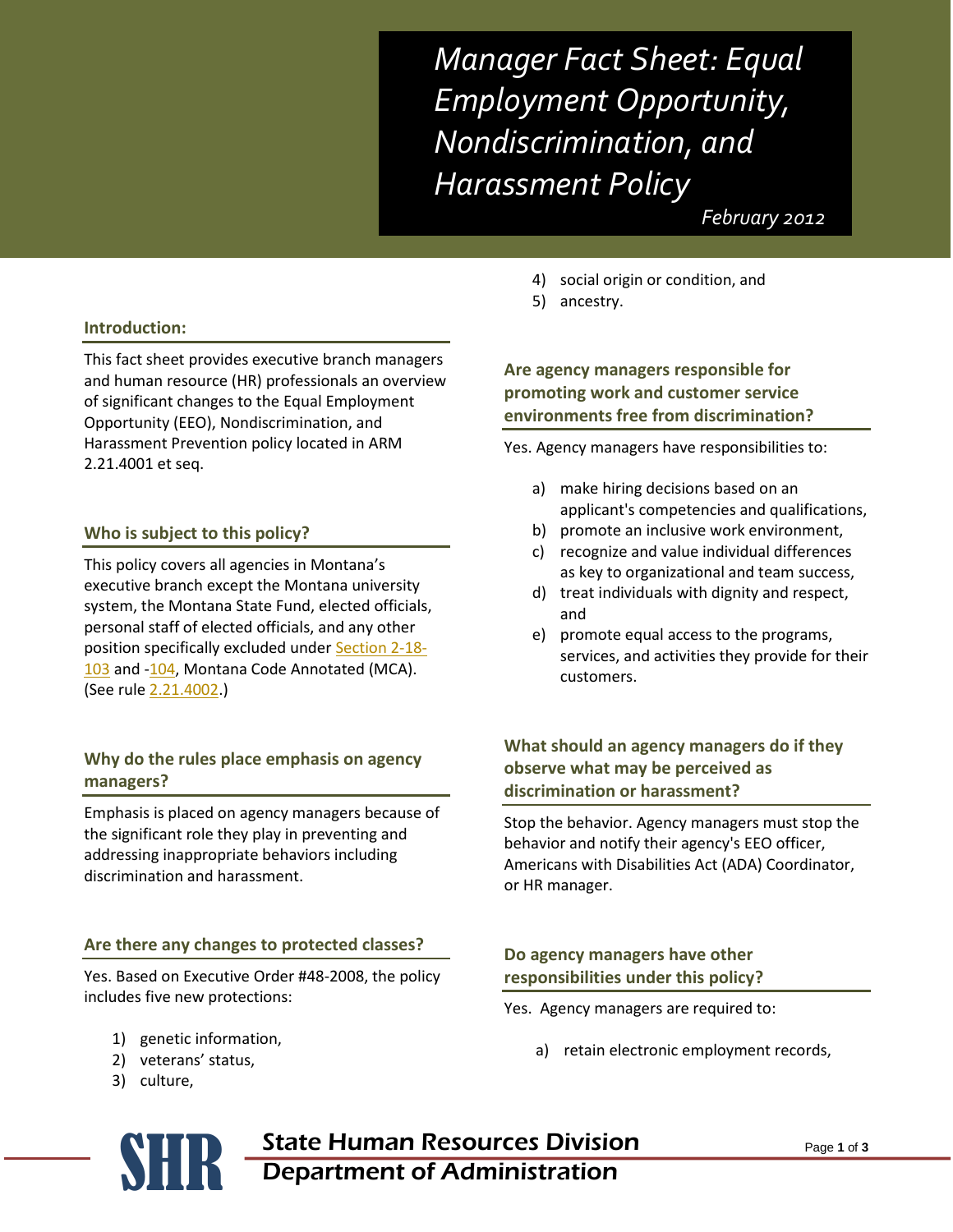- b) provide reasonable accommodations upon request,
- c) post the EEO, non-discrimination, and harassment prevention policy and poster in high-traffic areas,
- d) provide the policy to all employees;
- e) provide mandatory EEO and harassment prevention training, and
- f) maintain records of all training.

# **What is the Genetic Information and Nondiscrimination Act (GINA)?**

GINA is federal legislation prohibiting employers from collecting or using genetic information in employment, with certain exceptions, or in statesponsored group health plans.

## **Does the policy define harassment?**

Yes[. Harassment is described in Rule 2.21.4013](http://www.mtrules.org/gateway/RuleNo.asp?RN=2%2E21%2E4013). This rule states even mutually agreeable behavior between two or more individuals may violate the standard and harassment does not have to constitute *illegal* harassment to result in a violation.

### **Does the policy cover retaliation?**

Yes[. Rule 2.21.4014](http://www.mtrules.org/gateway/RuleNo.asp?RN=2%2E21%2E4014) states "agency managers may not retaliate or allow, condone, or encourage others to retaliate. . .."

It is an unlawful discriminatory practice for a state or local governmental agency to discharge, expel, blacklist, or otherwise discriminate against an individual because the individual has opposed discriminatory practices or because the individual has filed a complaint, testified, assisted, or participated in any manner in an investigation or legal proceedings involving unlawful discrimination.

## **What should agency managers do if they become aware of retaliation?**

Inform the agency's HR manager, HR staff, EEO officer, or ADA coordinator immediately.

# **Does the policy create internal complaint procedures?**

Yes. Rules 2.21.4019 through 4021 establish the internal complaint procedures.

- [Rule 2.21.4019](http://www.mtrules.org/gateway/RuleNo.asp?RN=2%2E21%2E4019)
- [Rule 2.21.4020](http://www.mtrules.org/gateway/RuleNo.asp?RN=2%2E21%2E4020)
- [Rule 2.21.4021](http://www.mtrules.org/gateway/RuleNo.asp?RN=2%2E21%2E4021)

### **Are there confidentiality requirements?**

Yes. [Rule 2.21.4022](http://www.mtrules.org/gateway/RuleNo.asp?RN=2%2E21%2E4022) directs management to make every attempt to protect individual privacy, but they cannot guarantee it.

Employees involved in the complaint process are also bound by confidentiality requirements, with specific exceptions.

Agency managers may discipline employees under the discipline policy for discussing the complaint or the investigation.

### **Are there reporting requirements?**

Yes. Agency EEO officers must track and report internal complaints to State HR no later than the fifteenth day of each quarter – based on a calendar year.

State HR provides a template for capturing and reporting complaint data. The template is located under the policy on <http://hr.mt.gov/hrpp/policies.mcpx> .

# **SER State Human Resources Division**<br>Department of Administration Department of Administration